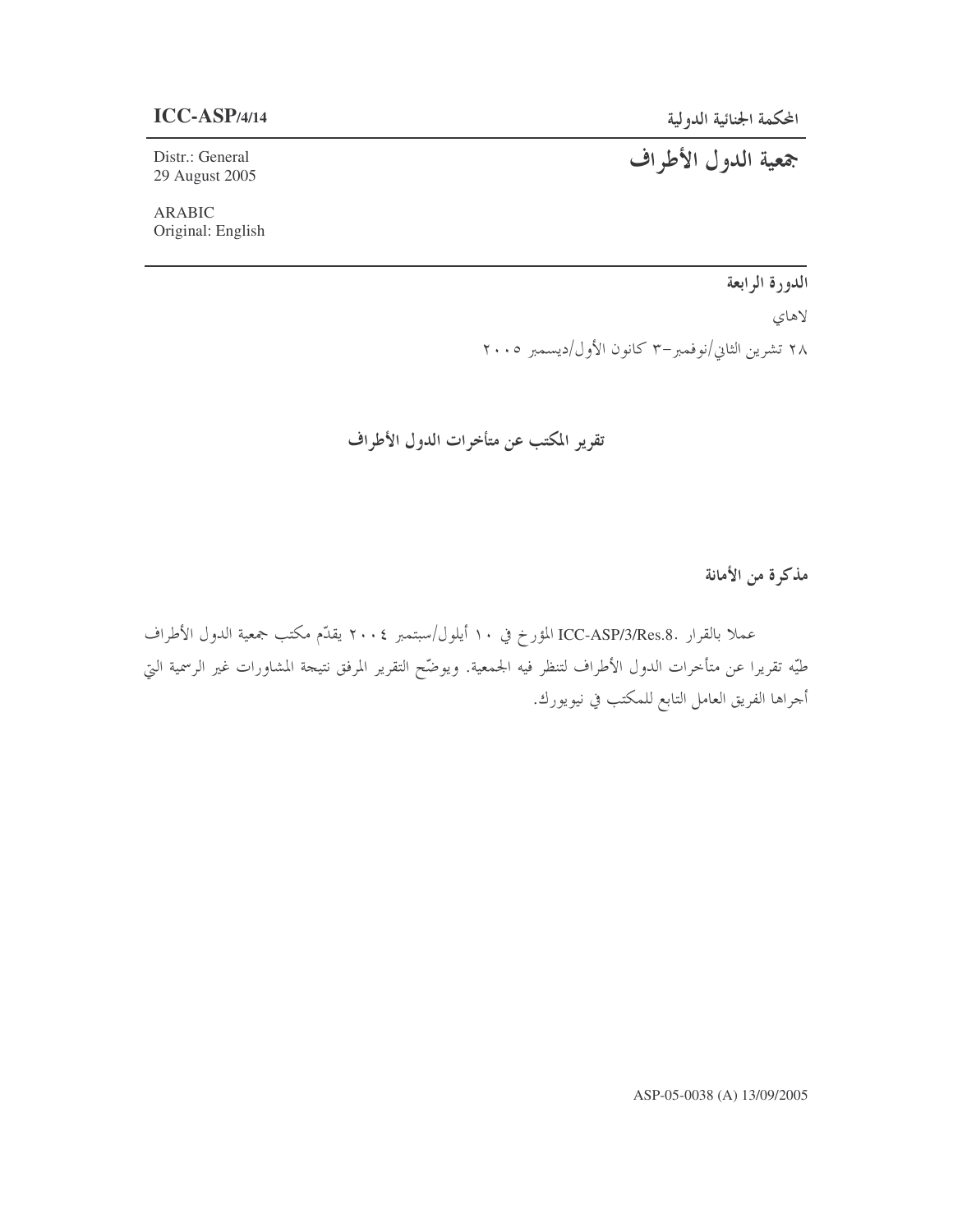تقرير المكتب عن متأخرات الدول الأطراف

١– في كانون الأول/ديسمبر ٢٠٠٤، قرَّر مكتب جمعية الدول الأطراف في نظام روما الأساسي للمحكمة الجنائية الدولية ("المحكمة") أن يُنشئ فريقين عاملين دائمين أحدهما في لاهاي والآخر في نيويورك وفقا للقرار ICC-ASP/3/Res.8 الذي اعتمدته الجمعية في دورها الثالثة. وفي شباط/فبراير ٢٠٠٥ قام منسق الفريق العامل في نيويورك سعادة السفير أليو ابراهيم كانو (سيراليون) بتعيين ثلاثة مسؤولين ميسِّرين للمسائل المسندة إلى الفريق العامل. ويوضح هذا التقرير نتجية المشاورات التي أجراها المنسق المعني بمسألة "متأخرات الدول الأطراف".

أولا— المشاورات

٢– في الفترة بين آذار/مارس وتموز/يولية ٢٠٠٥ عقد الميسِّر عدة مشاورات غير رسمية مع الخبراء مــــن قلــــم المحكمة وأمانة جمعية الدول الأطراف ولجنة الميزانية والمالية بشأن مسائل المالية والمساهمات. واتصل أيضــــا بــــدول محدّدة من الدول الأطراف في نظام روما الأساسي واحتمع مع ممثلي التحالف من أحل المحكمة الجنائية الدوليــــة. وبالإضافة إلى ذلك أتيحت له الفرصة للتحدُّث مع أمين لجنة الاشتراكات في الأمم المتحدة لمناقشة خــــــبرة الأمــــم المتحدة في صدد المتأخرات.

وعقد الميسِّر احتماعين مع الدول الأطراف المهتمة في نيويورك في ١٨ نيسان/أبريل ٢٠٠٥. وبعد ذلك تم  $-\tau$ إرسال مشروع تقرير مستكمل إلى البعثات الدائمة لجمعية الدول الأطراف في نيويورك مع طلب تعليقاها بحلول يوم ۲۹ تموز/يولية ۲۰۰۵.

ثانيا– الاستنتاجات

حالة الاشتر اكات حتى حزير ان/يونيه ٢٠٠٥

٤ – تُحسب الاشتراكات المقررة والسلف المقدمة لصندوق رأس المال العامل على أساس الميزانية المعتمدة ومقدار صندوق رأس المال العامل الذي تحدده جمعية الدول الأطراف. وبعد ذلك يبلغ مسجل المحكمة الدول الأطراف بالتزاماقما في صدد الاشتراكات المقرر سنويا والسلف لصندوق رأس المال العامل.(`) واعتبارا من ١ كانون الثاني/يناير

الوثائق الرسمية لجمعية الدول الأطراف في نظام روما الأساسي للمحكمة الجنائية الدولية، الدورة الأولى، نيويورك، ٣–١٠ أيلول/سبتمبر  $(1)$ ۲۰۰۲ (منشورات الأمم المتحدة)، رقم المبيع E.03.V.2 والتصويب)، ICC/ASP/1/3 الجزء الثاني، دال، النظام المالي والقواعد المالية، البنـــد  $0 - 0$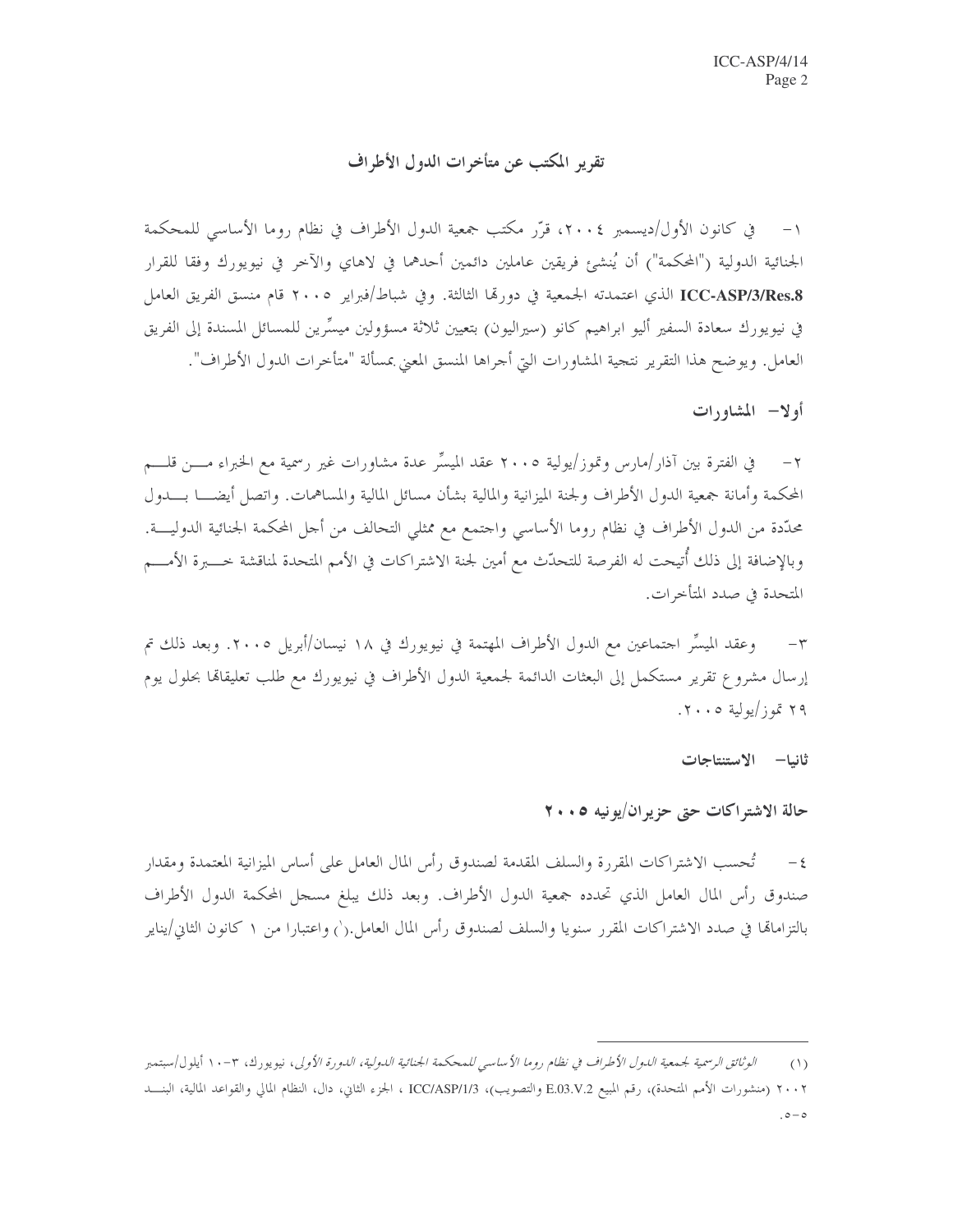من السنة التقويمية التالية يُعتبر أن الرصيد غير المدفوع من هذه الاشتراكات والسلف في حكم المتأخرات لمدة سنة واحدة.(`)

وعند صياغة هذا التقرير، أي في أواخر حزيران/يونية ٢٠٠٥، كانت المحكمة قد أكملت فترتين ماليتين  $-\circ$ (٢٠٠٢/٢٠٠٢ و٢٠٠٤) وكانت في منتصف الفترة المالية الثالثة (٢٠٠٥). وبلغ مجموع الاشتراكات المقررة غير المدفوعة ١,١٥٠ مليون يورو (٣,٧٪) في الفترة المالية ٢٠٠٣/٢٠٠٢ وبلغ ٤,٤٥٠ مليون يورو (٨,٤٪) (٢) في الفترة المالية ٢٠٠٤. ولم تكن احدى عشرة دولة قد قدمت اشتراكاتها حيّ ذلك الحين وكانت أربعة دول فقط مسؤولة عن ٩٨٪ من المساهمات غير المدفوعة في الفترة ٢٠٠٣/٢٠٠٢ والفترة المالية ٢٠٠٤. وفي صدد الفترة المالية ٢٠٠٥ من المهمّ ملاحظة أن حالات تأخير دفع الاشتراكات قد زادت مقارنة بالفترتين الماليتين السابقتين. ففي نماية حزيران/يونية ٢٠٠٥ لم يكن قد ورد سوى ٦٩ في المئة من الاشتراكات، مقارنة بحوالي ٦٥٪ في نفس الوقت من عام ٢٠٠٤. وما يبدو تحسنا هو في الواقع عكس ذلك حيث قامت المحكمة في عام ٢٠٠٤ أصلا بفوترة ٧٥٪ فقط من الاشتراكات المقررة. وأعربت لجنة الميزانية والمالية عن قلقها من هذا التطور في تقريرها الصادر في نيسان/أبريل  $(1)$ .  $\uparrow \cdot \cdot \circ$ 

وقد ظل عدم دفع الاشتراكات أو تأخير دفعها مصدر قلق لمكتب جمعية الدول الأطراف منذ إنشاء المحكمة  $-7$ تقريبًا. وفي عدَّة مناسبات كتب رئيس المكتب شخصيا لعدد من وزراء الخارجية ورؤساء الدول يدعوهم إلى دفع اشتراكات دولهم بالكامل وفي الموعد. وعندما سأل الميسِّر عن أسباب عدم دفع الاشتراكات أو تأخيرها كانت الدول الأطراف تأتى أحد التفسيرات التالية مرارا وتكرارا:

- التأخير نتيجة نموّ غير متوقع في ميزانية المحكمة مما جعل من الضروري طلب أموال إضافية من السلطات الحكومية ذات الصلة للوفاء بمجموع مبلغ الاشتراكات المستحقة.
- عدم الدفع سببه ضيق الموارد المالية ونتيجة لذلك لم تتمكن الحكومة من احترام التزامالها في صدد مجموع الاشتراكات المستحقة للمنظمات الدولية.
- وبالإضافة إلى ذلك رأى عدد من المشاركين في المشاورات أن إرسال إخطار إلى الدول الأطراف بشأن عدم دفع الاشتراكات أو تأخيرها يحتاج إلى التحسين.

ومن بين إحدى عشر دولة طرف لم تدفع أي شيء في صدد أي فترة مالية من فترات المحكمة هناك ثلاث دول متأخرة أيضا في دفع اشتراكاتما المقررة في الأمم المتحدة وطلبت في ٢٠٠٤ الإعفاء من فقد حقوق التصويت بموجب

المرجع نفسه، المادة ٥-٦.  $(1)$ 

الاشتراكات المقررة فقط؛ ولم تُدرج السلف لصندوق رأس المال العامل.  $(\tau)$ 

تقرير لجنة الميزانية والمالية عن أعمال دورها الرابعة، الفقرة ٨ (ICC-ASP/4/2)  $(5)$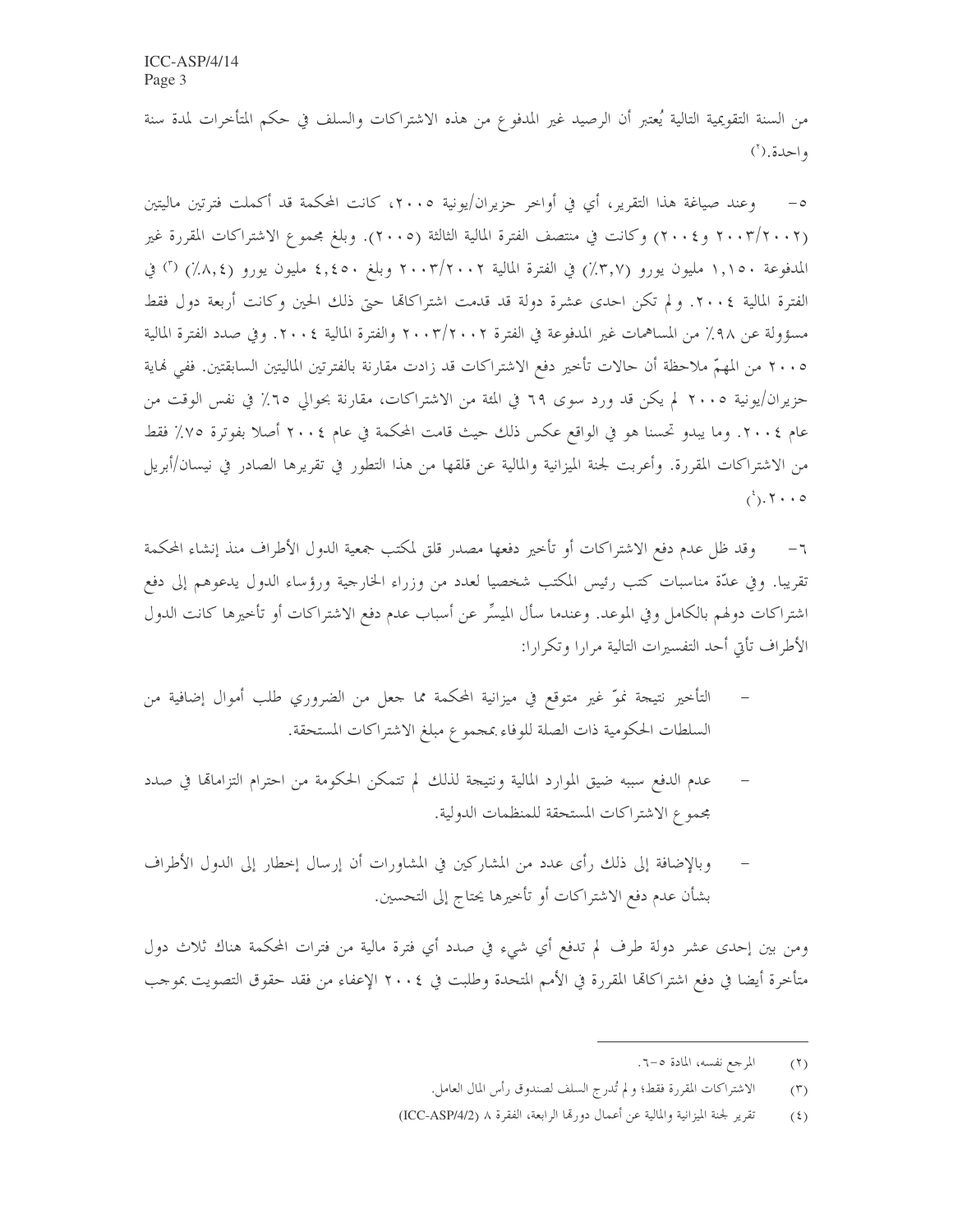المادة ١٩ من ميثاق الأمم المتحدة. وبالإضافة إلى ذلك لم تشارك أربع دول من الدول الإحدى عشر في الدورة الثالثة في جمعية الدول الأطراف. ويجدر ملاحظة أنه من بين ممثلي البعثات الدائمة في نيويورك الذين تم الاتصال بمم بشأن هذه المسألة لم يكن يعلم سوى قليل منهم أن دولتهم متأخرة في دفع اشتراكاتما للمحكمة. ومما يُلاحظ أيضا أنه من بين الدول الأطراف التي اتصل ها الميسِّر لم تذكر دولة واحدة عوامل خلاف الأسباب المالية أو التقنية لعدم دفع الاشتراكات أو تأخيرها، مثل عدم وجود الدعم السياسي للمحكمة.

## آثار عدم دفع الاشتراكات وتأخير دفعها

يقول قلم المحكمة إن عدم دفع أو تأخير الاشتراكات الحالية لم يفرض ضغوطا مالية على المحكمة (بما يولُّد  $-\vee$ أزمة تدفق نقدي) في هذه المرحلة. ويرجع ذلك في معظمه إلى انخفاض انفاق المحكمة. وفي الفقرة المالية ٢٠٠٤ بلغ معدَّل التنفيذ المالي الشامل في المحكمة ٨١,٤ في المئة مما أدى إلى رصيد غير مربوط مجموعه ٩,٨٧٦ مليون يورو . ومع ذلك فإن انخفاض الانفاق سمة في بداية أي عملية حديدة ومن المتوقع أن ينخفض هذا المعدّل في السنوات القادمة. وفي الوقت نفسه فإن إمكانيات ما يُسمّى "الاقتراض المتبادل" بين أبواب الاعتمادات في المحكمة هي إمكانيات محدودة حدًّا، وهذه الممارسة ممارسة شائعة في الأمم المتحدة.(°) ولذلك فإن دفع الاشتراكات أو تأخيرها سيولُّد على الأرجح ضغوطا مالية للمحكمة في المستقبل ويجب أن تعالجه المحكمة والدول الأطراف في مرحلة مبكرة. وأخيرا، توضح خبرة المنظمات الدولية الأخرى أنه كلما تراكمت متأخرات الدول كلما قلَّت قدرها وقلَّ استعدادها للوفاء بمذه الالتزامات بالكامل. وفي الأجل الطويل يمكن أن يولُّد ذلك أثارا خطيرة للمحكمة.

وتنصُّ المادة ٤–٧ من النظام المالي والقواعد المالية للمحكمــة، بالصيغــة المعدّلــة بموجب القـــرار ICC-ASP/3/Res.4، على أن أي فائض نقدي في الميزانية في نماية أية فترة مالية يتمّ توزيعه بين الدول الأطراف بنسبة حدول الاشتراكات ويُقلُّم إلى تلك الدول الأطراف التي دفعت اشتراكها عن الفترة المالية بالكامل. وطبيعي أن الدول الأطراف التي لم تدفع اشتراكاتما لا تشترك في توزيع أي فائض نقدي. ومع ذلك وبسبب عدم دفعها فإن الفائض الفعلي يقلُّ عن الفرق المحسوب بين الميزانية والأداء (المبلغ المدرج أصلا في الميزانية مخصوما منه المبلغ الذي أنفق فعلا في هاية الفترة المالية).(`) ومن هنا وفي حالة وجود فائض نقدي فإن الدول الأطراف التي دفعت اشتراكالها تحصل على أقل مما يحقّ لها.(')

المرجع نفسه، المادة ٤-٦.  $(7)$ 

الوثائق الرسمية لجمعية الدول الأطراف في نظام روما الأساسي للمحكمة الجنائية الدولية، الدورة الأولى، ICC-ASP/1/3، الجزء الثاني–  $(0)$ دال، النظام المالي والقواعد المالية المادة ٤-٨.

ومثال على ذلك: في الفترة المالية ٢٠٠٤ بلغ الرصيد غير المربوط ٨٧٦ ٠٠٠ ٩ يورو. فإذا دفعت دولة طرف اشتراكها عن الفترة  $(Y)$ المالية بالكامل وكان هذا الاشتراك حسب حدول الاشتراكات ٢٫٥ في المئة فإنما ينبغي أن تحصل على ٢٤٦ ٩٠٠ يورو . ومع ذلك فإن هذه الدولة الطرف لا تحصل إلا على ٦٥٠ ١٣٥ يورو بسبب عدم دفع الاشتراكات من حانب الآخرين بما مجموعه ٤٥٠ ٠٠٠ ٤ يورو.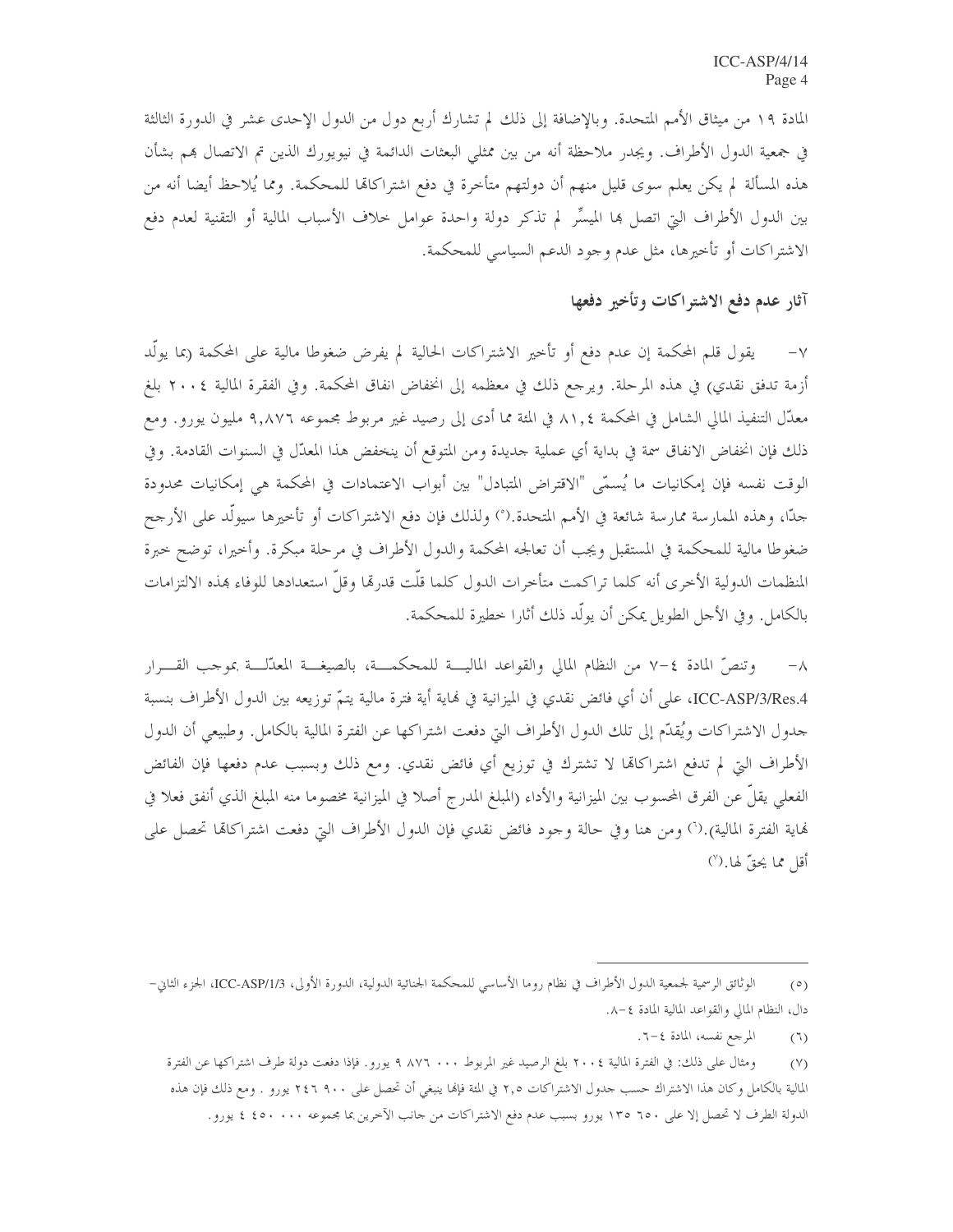ووفقا للمادة ٨ من المادة ١٢ من نظام روما الأساسي، فإن أي دولة طرف تتأخر عن سداد اشتراكاتما المالية  $-9$ يمكن أن تفقد حقها في التصويت.(`) وستنطبق هذه القاعدة لأول مرة في هذه السنة لأن الدورة القادمة لجمعية الدول الأطراف ستكون أول دورة تنعقد بعد استكمال سنتين كاملتين (٢٠٠٣ و ٢٠٠٤). وحتى أواحر حزيران/يونية ٢٠٠٥ لم تكن إحدى عشر دولة طرف قد دفعت أي شيء عن أي فترة مالية وهو ما يعني أنه يمكن استبعاد نسبة تصل إلى ١٠ ٪ من الأعضاء من التصويت، بما في ذلك التصويت في الانتخابات في الدورة الرابعة لجمعية الدول الأطراف. وقد يكون عدد الدول غير المؤهلة للتصويت أعلى من ذلك عند انتخاب القضاة في يناير ٢٠٠٣ لأن الاشتراكات غير المدفوعة في ذلك الوقت عن السنتين ٢٠٠٤ و٢٠٠٥ ستدحل تحت وصف المتأخرات. في حين أن القرارات المتخذة والانتخابات التي يشارك فيها ٩٠ في المئة من الأعضاء ستكون كافية تماما من وجهة النظر القانونية فإن شرعيتها قد لا تكون كاملة على النحو المرغوب. وبالإضافة إلى ذلك فإن استبعاد حق هذا العدد من الدول الأطراف من التصويت، بما في ذلك التصويت في الانتخابات، قد يرسل إشارة خاطئة عن الدعم السياسي للمحكمة حاليا من جانب الدول الأطراف في نظام روما الأساسي.

١٠- وفي صدد امكانية ضياع حقوق التصويت لا تتضمن القواعد واللوائح ذات الصلة في المحكمة أية خطوط توجيهية إلاَّ ما يرد في الفقرة ٨ من المادة ١٢ من النظام الأساسي. وبالتحديد لا توحد أي لوائح تفصيلية أخرى تحكم إمكانية الإعفاء من فقد حق التصويت مثل المعايير المنطبقة والهيئة المؤهّلة لإعداد القرارات ذات الصلة لتقديمها إلى جمعية الدول الأطراف.

ثالثا: التوصيات

تشجيع دفع الاشتراكات في الموعد وبالكامل وبدون شروط

على ضرورة دفع الاشتراكات في الموعد وبالكامل وبدون شروط. وبالتحديد أعربت الدول الأطراف عن أملها في إمكانية تحنب ضياع حقوق التصويت بسبب عدم الدفع.

١٢ – وأعربت لجنة الميزانية والمالية في تقريرها المؤرخ في نيسان/أبريل ٢٠٠٥ عن قلقها من أن ٢١ دولة طرفا فقط قد دفعت حتى الآن اشتراكالها عن عام ٢٠٠٥ بالكامل وأن إحدى عشر دولة طرف لم تدفع بعد أي شيء عن أي فترة مالية. وأصت اللجنة بأن تتخذ المحكمة أية تدابير أخرى تشجع الدول على دفع اشتراكاتما.

المادة ١٢، الفقرة ٨، من نظام روما الأساسي: "لا يجوز للدولة الطرف التي تتأخر عن سداد اشتراكاقما المالية في تكاليف المحكمة حق  $(\wedge)$ التصويت في الجمعية وفي المكتب إذا كان المتأخر عليها مساويا لقيمة الاشتراكات المستحقة عليها في السنتين الكاملتين السابقتين أو زائدة عنها. وللجمعية، مع ذلك، أن تسمع لهذه الدولة الطرف بالتصويت في الجمعية وفي المكتب إذا اقتنعت بأن عدم الدفع ناشئ عن أسباب لا قبل للدولة الطرف بما".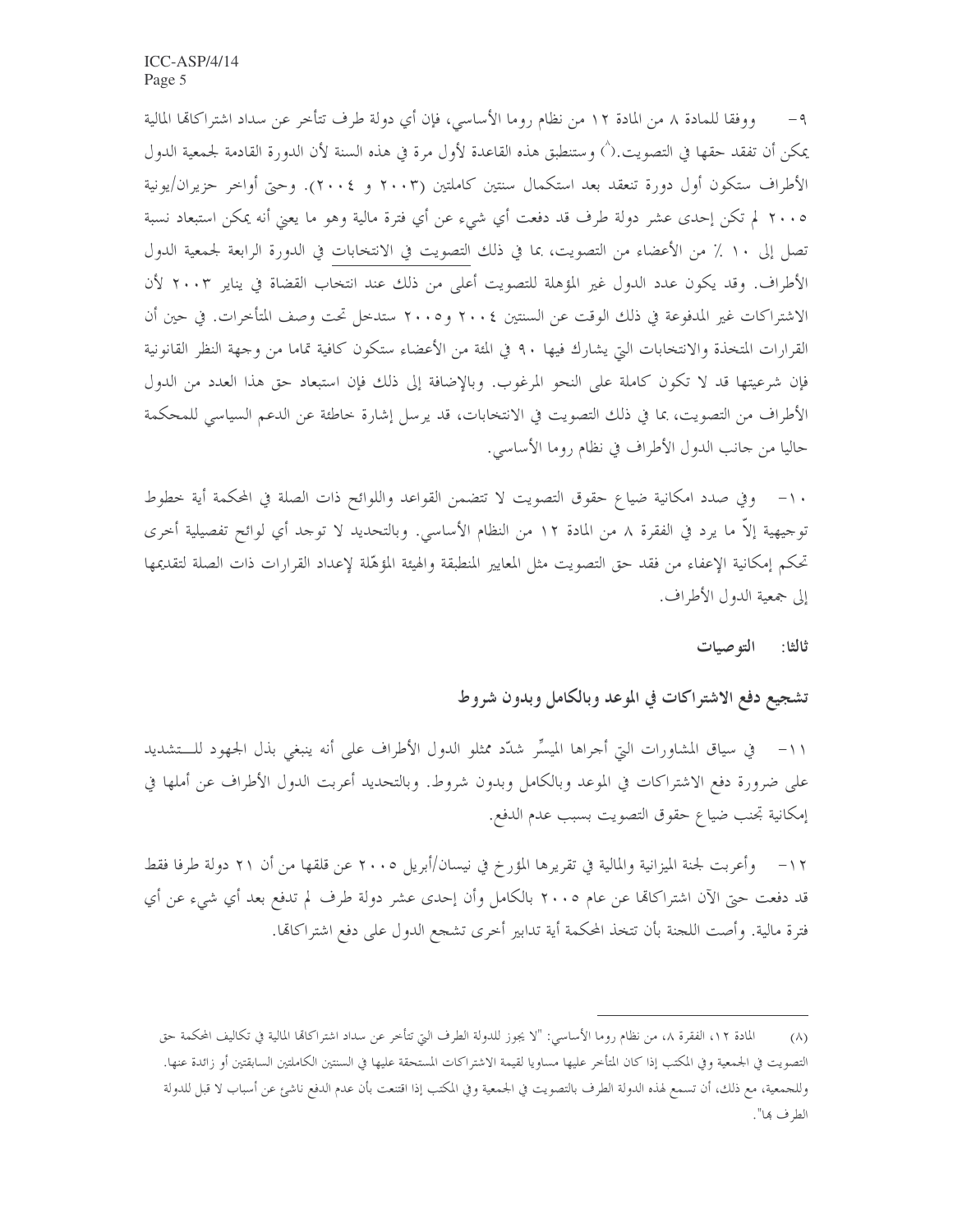وفي المنظمات الداخلة في منظومة الأمم المتحدة وفي المنظمات الأخرى المتعددة الأطراف والإقليمية ظلت  $-\wedge \tau$ تدابير تشجيع دفع المتأخرات موضع النظر مرارا وتكرارا (°) وفي الوقت نفسه يظل تأخير دفع الاشتراكات أو عدم دفعها من أي نوع تحديا كبيرا أمام الكثير من المنظمات الدولية والاقليمية. وبالنسبة لمعظم الدول الأطراف في نظام روما الأساسي فإن الاشتراكات في المحكمة تنطوي على مبالغ صغيرة نسبيا.(``) ولذلك فلا يوصى في هذه المرحلة بوضع مخططات حوافز تفصيلية أو فرض عقوبات مثل تضييق الباب أمام الدول الأطراف المتأخرة في التمتع بفرص التعيين والمشتريات، وفرض فائدة على المتأخرات ووضع رقم قياسي لها ووضع خطط للدفع على سنوات متعددة أو تطبيق خصم عند الدفع في موعد قريب واقتران ذلك بفرض عقوبة على التأخر في الدفع. ومع ذلك، فإن الدول الأطراف قد ترغب في النظر في تدابير من هذا القبيل في المستقبل، ويتوقف ذلك على تطور مجموع مبلغ المتأخرات وعلى الحالة المالية للمحكمة.

١٤ – وأثناء المشاورات نوقشت التوصيات التالية وحظيت بتأييد واسع بين الدول الأطراف المهتمة:

التوصية ا

• ينبغي أن تبلغ المحكمة الدول الأطراف على أساس ربع السنوي بحالة المساهمات، بما في ذلك قائمة الدول الأطراف المتأخرة. وينبغي توجيه هذا التبليغ إلى العواصم وإلى السفارات والبعثات الدائمة ذات الصلة في لاهاي ونيويورك. ولكفالة حصول الأشخاص المعنيين على المعلومات اللازمة والتصرف بناء عليها قد يكون من الضروري الاتصال بالعديد من ممثلي أي دولة طرف واحدة.

التوصية ٢

• ينبغي أن تنشر المحكمة في موقعها في شبكة الويب معلومات عن حالة الاشتراكات بما في ذلك الدول الأطراف المتأخرة، وأن تقوم بتحديث هذه المعلومات على أساس منتظم. ومعرفة الجمهور بالبلدان التي دفعت والبلدان التي لم تدفع اشتراكالها قد يشجع الدول الأطراف على دفع اشتراكالها بالكامل وفي الموعد. ولكن بعض المشاركين في المشاورات رأى أن نشر المعلومات عن حالة الاشتراكات ("ذكر الدول بالإسم وإلحاق العار بما") قد يستثير ردود فعل عكسية من الدول الأطراف المعنية.

انظر على سبيل المثال تقرير لجنة الاشتراكات التابعة للأمم المتحدة *عن معلومات المعنون بعض خطط الدفع متعددة السنوات والتدابير*  $(9)$ التشجيعية والتثبيطية الذي تطبقها منظومة الأمم التحدة وغيرها من النظمات التعددة الأطراف والاقليمية (وثيقة الأمم التحدة A/56/11/Add.1)، أو آخر تقرير لجنة الاشتراكات *عن تدابير تشجيع دفع المتأخرات*.

<sup>(</sup>١٠) يصل بحمو ع المتأخرات المستحقة من الدول الإحدى عشر التي لم تدفع أي شيء عن أي فترة مالية إلى مبلغ يقل عن ٦٠٠٠٠ يورو.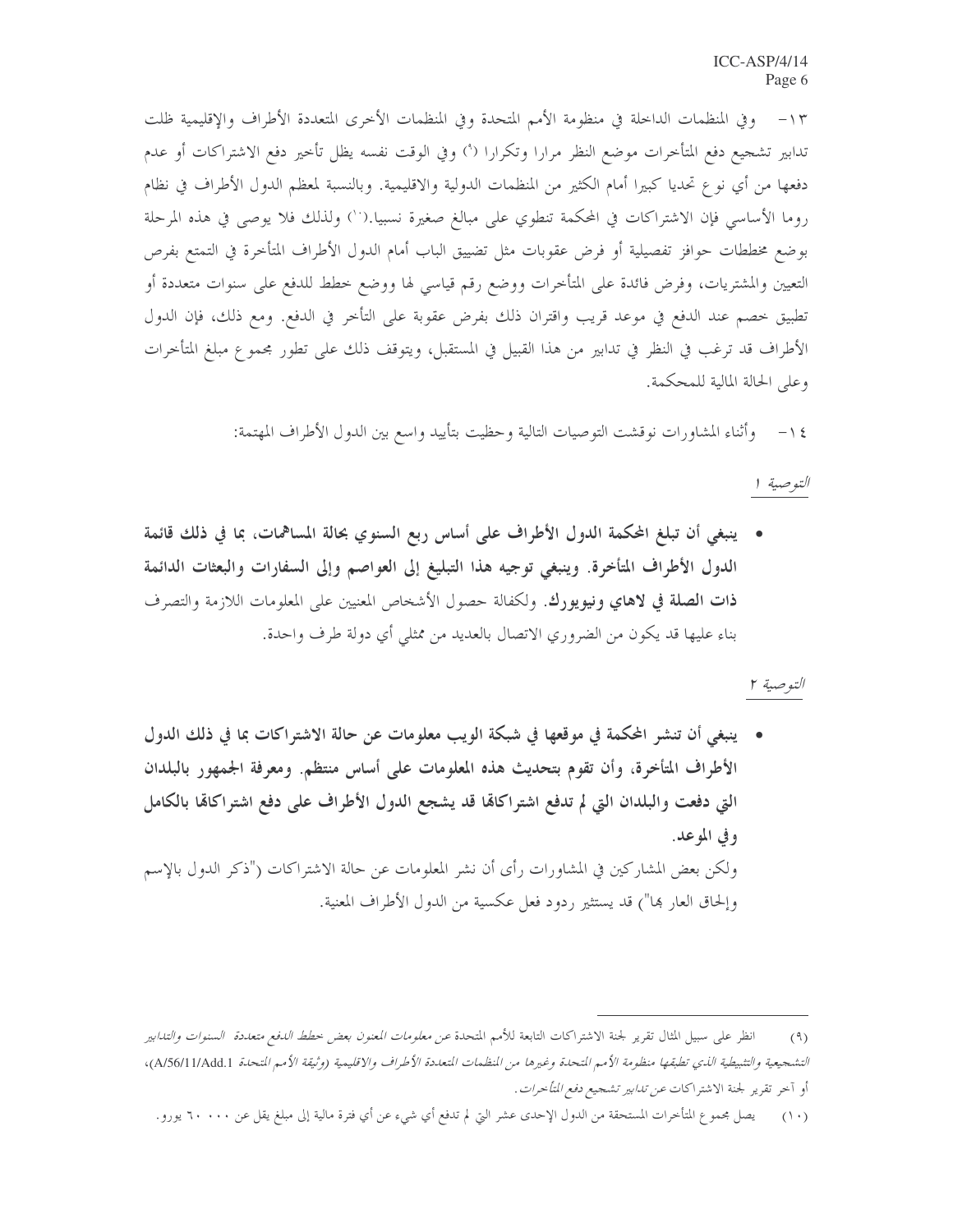التوصية ٣

• ينبغي أن تواصل المحكمة تزويد الدول الأطراف في مرحلة مبكرة بالمعلومات عن التخطيط الجاري بشأن ميزانية الفترة المالية التالية. وبدون المساس بالتوصيات ذات الصلة للجنة الميزانية والمالية وقرارات جمعية الدول الأطراف، ينبغي أن تمكن هذه المعلومات المبكرة الدول الأطراف على اتخاذ الاحتياطات اللازمة التي تمكنها من دفع اشتراكاتما دون تأخير.

التوصية ٤

• ينبغي للدول الأطراف، وخاصة أعضاء مكتب جمعية الدول الأطراف، انتهاز كل فرصة ملائمة لتذكير الدول الأطراف الأخرى المتأخرة في الدفع بالتزامالها المالية تجاه المحكمة. ومن المهمّ حتَّ ممثلي الدول الأطراف المتأخرة على إدراك الحقائق والآثار المحتملة على المحكمة نتيجة عدم دفع الاشتراكات أو تأخيرها وتشجيعهم على التدخل لدى السلطات الملائمة في حكوماتمم.

## تطبيق الفقرة ٨ من المادة ١١٢ من نظام روما الأساسي

١٥– تنصَّ الفقرة ٨ من المادة ١١٢ من نظام روما الأساسي على أنه "لا يكون للدولة الطرف التي تتأخر عن سداد اشتراكاتما المالية في تكاليف المحكمة حق التصويت في الجمعية وفي المكتب إذا كان المتأخر عليها مساويا لقيمة الاشتراكات المستحقة عليها في السنتين الكاملتين السابقتين أو زائدا عنها." وينص البندان ٥–٥ و ٥–٦ من النظام المالي والقواعد المالية على أن "الاشتراكات" تشمل الاشتراكات المقررة والسلف لصندوق رأس المال العامل. ومن المرجح إضافة السلف المقدمة لصندوق الطوارئ إلى هذه القائمة بعد اعتماد التغييرات في النظام المالي والقواعد المالية التي استلزمها إنشاء صندوق الطوارئ.(``)

١٦ – وفي حين أعربت الدول الأطراف عن أملها في تحنب ضياع حقوق التصويت بسبب عدم دفع الاشتراكات فقد أكدت أيضا على أن الفقرة ٨ من المادة ١١٢ من نظام روما الأساسي يجب أن تنفذ تنفيذا دقيقا. وفي صدد احتمال الاعفاء ً من فقد حقوق التصويت فقد تم الاعراب عن المطالبة بأن تكون الطلبات المقدمة لهذا الغرض من الدول الأطراف المتأخرة مؤيدة بالمستندات وأن يتم تحليلها بطريقة موضوعية والمطالبة بعدم إنشاء أي هيئة حديدة لأغراض تحليل هذه الطلبات.

١٧- وكانت لجنة الميزانية والمالية قد لاحظت في تقريرها في نيسان/أبريل ٢٠٠٥ أن الجمعية كانت قد طلبت من أمانتها أن تكتب إلى الدول الأطراف التي يمكن أن تفقد حقوق التصويت وفقا للفقرة ٨ من المادة ١١٢ من نظام روما الأساسي. وأوصت اللحنة بأن تطلب الجمعية من الأمانة إبلاغ الدول الأطراف كل سنة في كانون الثاني/يناير،

<sup>(</sup>١١) انظر القرار ICC-ASP/3/Res.4 باء .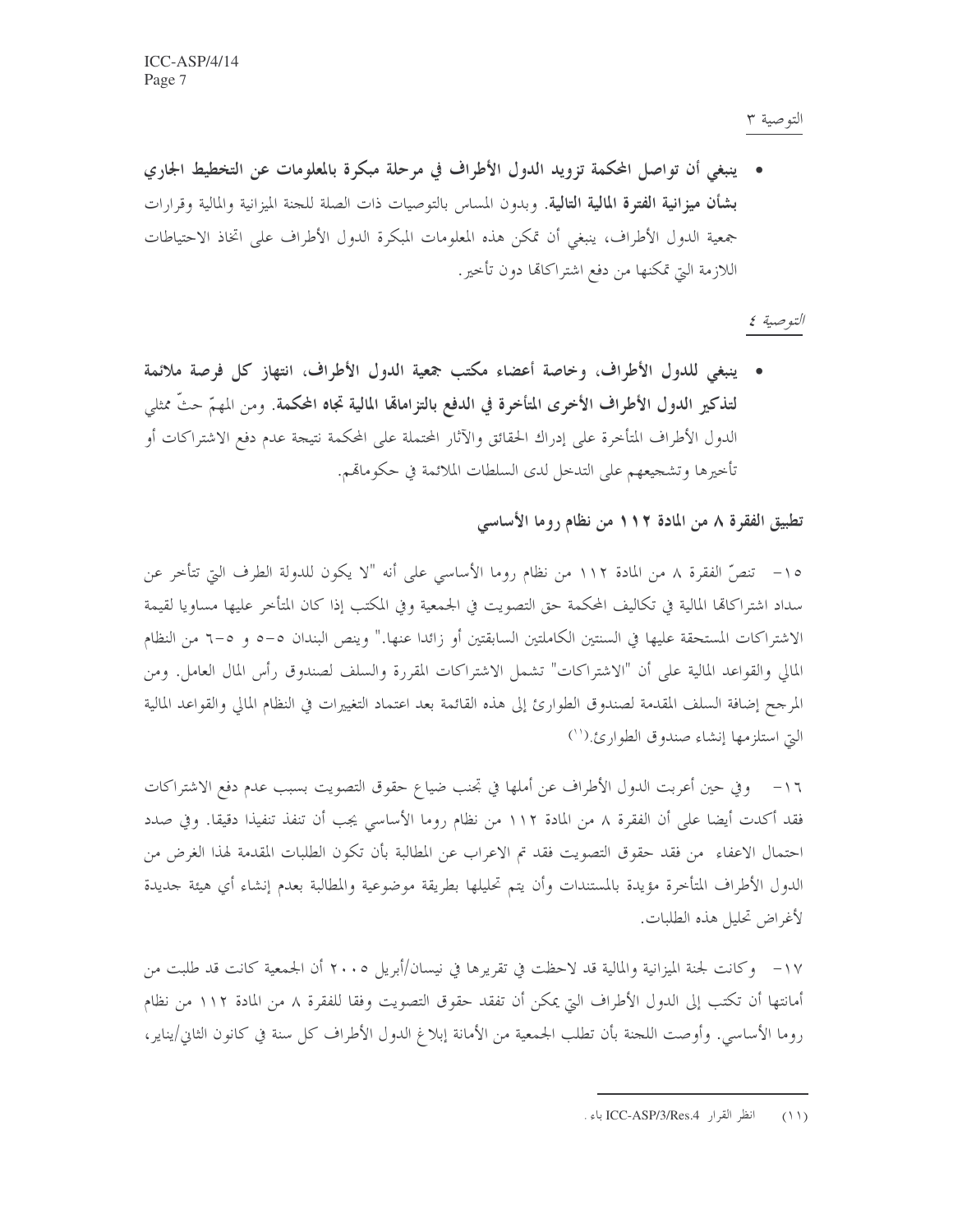وإبلاغ الجمعية عند افتتاح كل دورة، بالدول التي لا يحق لها التصويت. وأوصت كذلك بأن يُرجى من الأمانة إبلاغ الدول الأطراف دوريا بأسماء الدول التي استعادت حقوق التصويت بعد دفع متأخراقما.

١٨− وفي صدد إمكانية ضياع حقوق التصويت لا تتضمن قواعد ولوائح المحكمة ذات الصلة أية خطوط توجيهية خلاف الفقرة ٨ من المادة ١٢. ويثير ذلك عددا من الأسئلة في صدد تطبيق هذا النصِّ من الناحية العملية. ونظرا إلى أن الفقرة ٨ من المادة ١١٢ من نظام روما الأساسي وُضعت على نسق المادة ١٩ من ميثاق الأمم المتحدة فإن ممارسة الأمم المتحدة في هذا المحال تتسم بأهمية حاصة.

١٩ - هل يحدث ضياع حقوق التصويت بحدّ ذاته أم أنه يتطلب قرارا دستوريا من جمعية اللهول الأطراف؟ من الواضح أن ممارسة الأمم المتحدة في صدد المادة ١٩ من الميثاق، وإن كانت لا تخلو من بعض التعارض إلا أنها تستند إلى افتراض أن البند ١ من المادة ١٩ يسري مفعوله بحكم القانون.(``) ويبدو أن لجنة الميزانية والمالية توافق على أن الفقرة ٨ من المادة ١١٢ من نظام روما الأساسي ينبغي أن تطبق بنفس الطريقة عندما أوصت الدول الأطراف دوريا بأسماء الدول المحرومة من حق التصويت والدول التي استعادت حق التصويت بعد دفع متأخرالها (انظر الفقرة ١٧ أعلاه).

٢٠ - ما هي المعايير التي ينبغي تطبيقها بشأن إمكانية الإعفاء من ضياع حق التصويت؟

تحت الجمعية العامة للأمم المتحدة في قرارها ٢٣٧/٥٤ جيم المؤرخ في ٢٣ كانون الأول/ديسمبر ١٩٩٩ جميع الدول الأعضاء المتأخرة التي تطلب إعفاء بموجب المادة ١٩ من الميثاق على تقديم معلومات داعمة كاملة بقدر الإمكان، بما في ذلك المعلومات عن الأرقام الإجمالية الاقتصادية والإيرادات والنفقات الحكومية ومصادر النقد الأجنبي والمديونية والصعوبات التي تواجهها في الوفاء بالتزامالها المالية المحلية والدولية وأي معلومات أحرى تدعم الادعاء بأن الإخفاق في تقديم المدفوعات اللازمة يُعزى إلى ظروف خارجة عن إرادة الدول الأعضاء. واشتراكات الدول الأطراف في المحكمة أقل بكثير من اشتراكات الدول الأعضاء في الأمم المتحدة. ولذلك فقد يبدو من غير العملي أو من العسير أن يُطلب نفس نوع المعلومات الداعمة للإعفاء من إمكانية ضياع حق التصويت في جمعية الدول الأطراف في نظام روما الأساسي. ومع ذلك يجب عدم تخفيف التهديد بإمكانية ضياع حق التصويت بسبب عدم دفع الاشتراكات بإتاحة مخرج سهل. ولذلك يُوصى بتطبيق نفس المعايير في صدد الفقرة ٨ من المادة ١١٢ من نظام روما الأساسي التي تحددها الجمعية العامة في صدد المادة ١٩ من الميثاق. وإذا اعتنقت الدول الأطراف هذه التوصية فمن المهمّ إتاحة وقت كاف للدول الأطراف لتجميع وتقديم التقارير والتفسيرات اللازمة.(```)

Tomuschat، "Art.19 N 15-25" من النص الانكليزي في: ب. سيما (محرر) *ميثاق الأمم المتحلة* (الطبعة الثانية، ٢٠٠٢).  $(11)$ 

سيتطلب ذلك فمجا حاصا في الدورة الرابعة لجمعية الدول الأطراف في تشرين الثاني/نوفمبر ٢٠٠٥ ودورقما المستأنفة في كانون  $(15)$ الثاني/يناير ٢٠٠٦ حيث أن المعايير المشار بما في هذا التقرير لن تكون موضع الموافقة من حانب الجمعية في موعد يتيح للدول الأطراف إعداد طلباقما بناء على ذلك. وفي ظل هذه الظروف قد يكون من الملائم أن توافق الجمعية على أي طلب بالإعفاء من ضياع حقوق التصويت.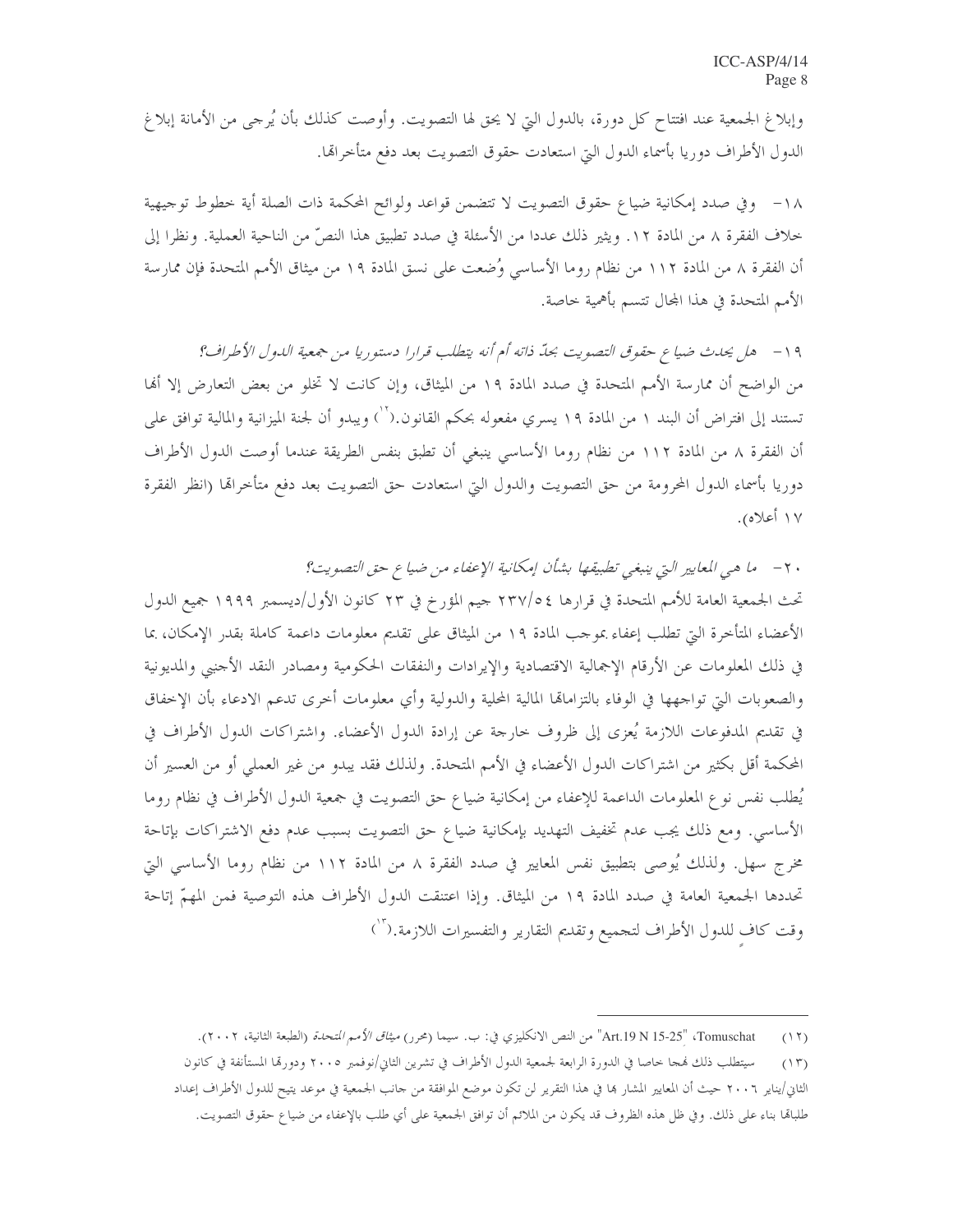وأشير بمعيار بديل وهو امكانية منح الاعفاء من ضياع حق التصويت بعد دفع جزء من المتأخرات، كدليل على حسن نوايا الدولة الطرف. ولمنع إساءة استعمال هذا الخيار ينبغي عدم منح الاعفاء بعد دفع جزء من المتأخرات إلا مرة واحدة أو مرتين لنفس الدولة الطرف في فترة من بضع سنوات.

وفي صدد المبالغ الصغيرة نسبيا التي ينطوي عليها هذا الموضوع تساءل بعض المشاركين في المشاوات عما إن كان الإعفاء من حق التصويت يمكن تبريره بأي شكل.

٢١ – ما هي الهيئة التي ينبغي أن تقيّم الطلبات المقدمة من الدول الأطراف للإعفاء من ضياع حق التصويت؟ تشمل الهيئات التي يمكن النظر فيها قلم المحكمة وجمعية الدول الأطراف ومكتب الجمعية وأمانة الجمعية ولجنة الميزانية والمالية؛ ومن بين هذه الهيئات تبدو الهيئة الأخيرة هي الوحيدة المؤهلة تأهيلا كافيا ومستقلا بقدر كاف ليعهد إليها هذه المهمة الحسّاسة. وبالإضافة إلى ذلك تنصّ المادة ٩ من النظام الداخلي للحنة الميزانية والمالية(١٠) على أن اللحنة هي المسؤولة عن الفحص التقيي لأي وثائق تُقدّم إلى الجمعية وتتضمن آثارا مالية أو آثارا في الميزانية أو أية موضوعات أُخرى ذات طابع مالي أو ميزاني أو إداري تحيلها إليها جمعية الدول الأطراف. وبناء على ذلك يُشار بأن يُطلب من لجنة الميزانية والمالية تقديم المشورة إلى جمعية الدول الأطراف بشأن الإحراء الذي يُتخذ في صدد تطبيق البند ٢ من الفقرة ٨ من المادة ١١٢ من نظام روما الأساسي.(°`) وتتخذ جمعية الدول الأطراف قرارها بشأن منح إعفاء من ضياع حقوق التصويت بأغلبية بسيطة(``) على أساس توصية من لجنة الميزانية والمالية.

٢٢– واستنادا إلى ما سبق ناقشت الدول الأطراف المهتمة ووافقت عموما على تطبيق الفقرة ٨ من المادة ١١٢ من نظام روما الأساسي وفقا للممارسة الثابتة في الأمم المتحدة بشأن المادة ١٩ من الميثاق.

التوصية ٥

• في صدد ضياع حقوق التصويت، ينبغي تطبيق البند ١ من الفقرة ٨، من المادة ١١٢ من نظام روما الأساسي على أساس سريان مفعوله بحكم القانون.

الوثائق الرسمية لجمعية الدول الأطراف في نظام روما الأساسي للمحكمة الجنائية الدولية، الدورة الثانية، نيويورك، ٨-١٢ أيلول/سبتمبر  $(15)$ ٢٠٠٣ (منشورات الأمم المتحدة، رقم المبيع E.03.V.13)، المرفق الثالث (ICC-ASP/2/10).

انظر أيضا المادة ١٦٠ من النظام الداحلي للجمعية العامة للأمم المتحدة (وثيقة الأمم المتحدة A/520/Rev.15 .  $(10)$ 

الوثائق الرسمية لجمعية اللول الأطراف في نظام روما الأساسي للمحكمة الجنائية اللولية، اللورة الأولى، نيويورك، ٣-١٠ أيلول/سبتمبر  $(17)$ 

٢٠٠٢ (منشورات الأمم المتحدة، رقم المبيع .B.03.V.2 والتصويب)، ICC-ASP/1/3 الجزء الثاني، جيم، المادة ٦٤ من النظام الداخلي لجمعية الدول الأطراف.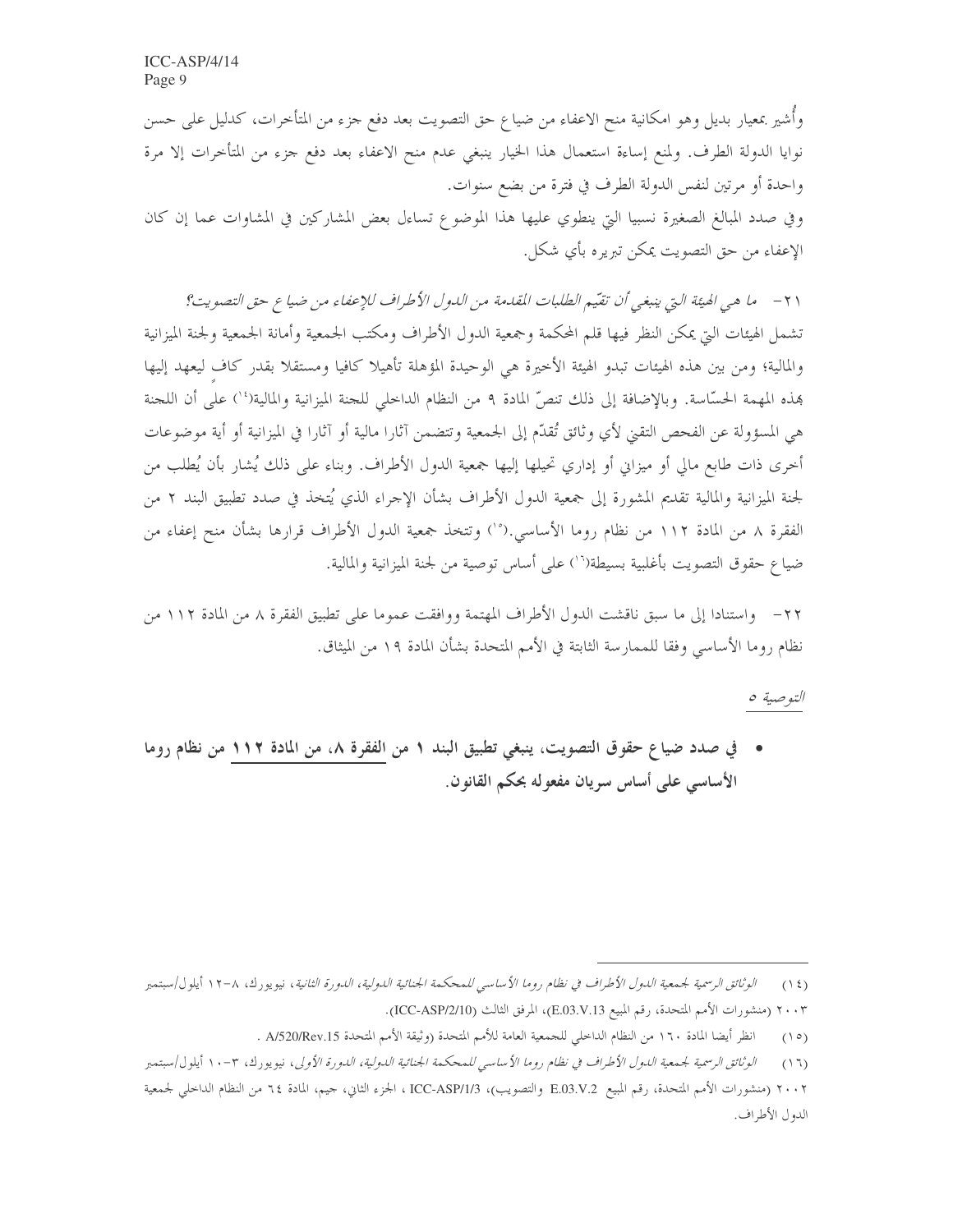التوصية 7

• في صدد إمكانية الإعفاء من ضياع حقّ التصويت وفقا للبند ٢ من الفقرة ٨ من المادة ١١٢ من نظام روما الأساسي، ينبغي تطبيق نفس المعايير التي حددها الجمعية العامة للأمم المتحدة بشأن المادة ١٩ من ميثاق الأمم المتحدة.

التوصية ٧

• ينبغي أن يُطلب من لجنة الميزانية والمالية تقييم طلبات الدول الأطراف لإعفائها من ضياع حقوق التصويت ولتقديم المشورة إلى الجمعية العامة بشأن الإجراء الذي يتخذ بصدد تطبيق البند ٢ من الفقرة ٨، من المادة ١١٢ من نظام روما الأساسي.

التوصية ٨

• لتوضيح تطبيق البند ٢ من الفقرة ٨ من المادة ١١٢ من نظام روما الأساسي في المستقبل ينبغي أن تعتمد جمعية الدول الأطراف، في دورهّا التالية، قرارًا يمكن أن يشمل الفقرات التالية:

تَّ*وَّكَ أَهْمِ*ية تزويد المُحكمة بالموارد المالية اللازمة؛

تحتُّ جميع الدول الأطراف في نظام روما الأساسي على أن تحوّل بأسرع ما يمكن وبالكامل اشتراكاتما المقررة وفقا للقرارات ذات الصلة التي تتخذها جمعية الدول الأطراف؛

تشير إلى أنه من الممكن، عملاً بالفقرة ٨ من المادة ١١٢ من نظام روما الأساسي، أن تفقد أية دولة طرف تتأخر في دفع اشتراكاتما المالية في تحمَّل نفقات المحكمة حقها في التصويت في الجمعية وفي المكتب إذا كان مبلغ المتأخرات يساوي أو يزيد عن مقدار المساهمات المستحقة من هذه الدولة عن السنتين الكاملتين السابقتين (ICC-ASP/3/Rev.3)، الفقرة ١٢) ؛

تَّ*فرر* أن تنصح لجنة الميزانية والمالية جمعية الدول الأطراف بالإجراء الذي يُتخذ في صدد تطبيق الفقرة ٨ من المادة ١١٢ من نظام روما الأساسي؛

ترجمو من الأمانة أن تبلُّغ الدول الأطراف، استنادا إلى توصيات لجنة الميزانية والمالية، كل سنة في كانون الثاني/يناير، وأن تبلغ الرئيس عند افتتاح كل دورة، بأسماء الدول غير المؤهلة للتصويت والدول التي طلب إعفاءًا من ضياع حق التصويت؛